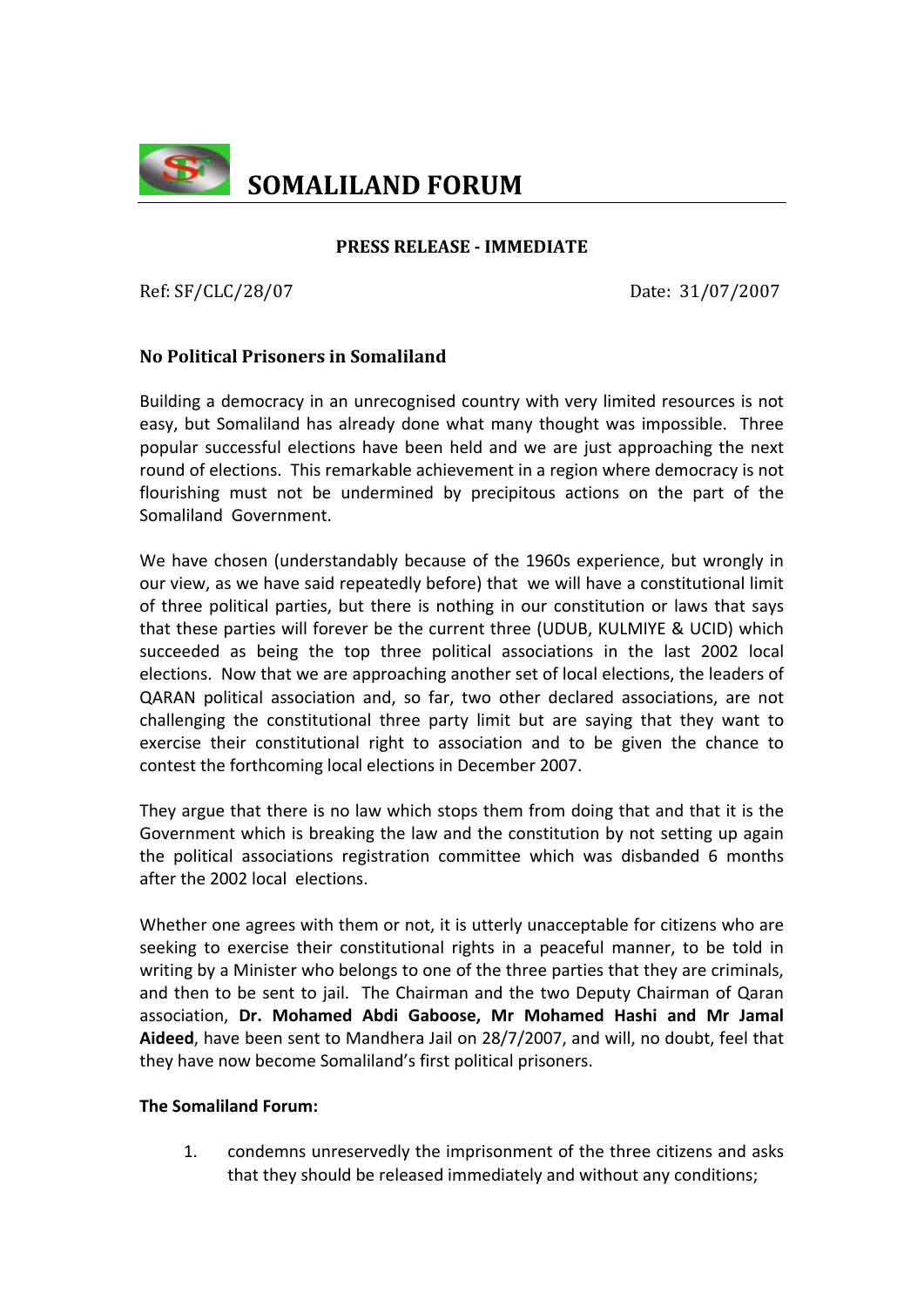- 2. warns that, as there are no offences set under the Political parties Registration Law (Law No: 14 of 2000), any attempts to try these citizens for "offences against the state" under the old Penal Code will be unacceptable;
- 3. asks that the permanent committees of both Houses of Parliament hold joint hearings (by inviting representations from Qaran and the other associations, the political parties and civil groups) about the pros and cons of appointing a new political parties registration committee under Article 2 of Law No: 14 of 2000 and report jointly to both Houses within 4 weeks;
- 4. believes that it is a basic tenet of democracy that limitations of the participation in elections must, in principle, be kept to the minimum necessary in a democratic society and confining all elections, for ever , to be contested only by the current three parties is contrary to democracy and human rights;
- 5. calls on the Somaliland Government to refrain from imposing any restrictions on citizens' rights to freedom of association, assembly and expression ; and to avoid labelling anyone who criticises it as harbouring anti‐Somaliland tendencies;
- 6. exhorts all citizens, and in particular those who are planning to form new associations, to continue safeguarding the peace and public order ;
- 7. asks the Government to take immediate steps to strengthen the independence of the judiciary, and for the president to sign the Organisation of the Judiciary Bill which has been stuck between the two Houses and the President for the last 3 years; and
- 8. encourages the two Houses and the President to take all necessary steps to ensure that the forthcoming elections are held on time.

## **SOMALILAND FORUM**

**The Somaliland Forum is a non‐partisan independent think‐tank that brings together Somaliland citizens in the Diaspora, who supports the sovereign, democratic and independent Somaliland. The Forum helps Somaliland Communities and friends around the globe to work together and contribute to the socio‐economic and political development of the Republic of Somaliland.**

Somaliland Forum executive Committee:

Chairman: Rashid Garuf ‐ USA , Chairman@somalilandforum.com Vice‐Chairman: Abdirahman Mohamed Magan‐ UAE, vice@somalilandforum.com Secretary: Cabdinaasir Haybe Farah – Canada , secretary@somalilandforum.com Treasurer: Ismaaciil Cawed ‐ Kenya , treasurer@somalilandforum.com Member-at-Large: Ahmed Abdi Jama – Somaliland, xubin@somalilandforum.com

**For more information about Somaliland Forum, please visit: www.somalilandforum.org**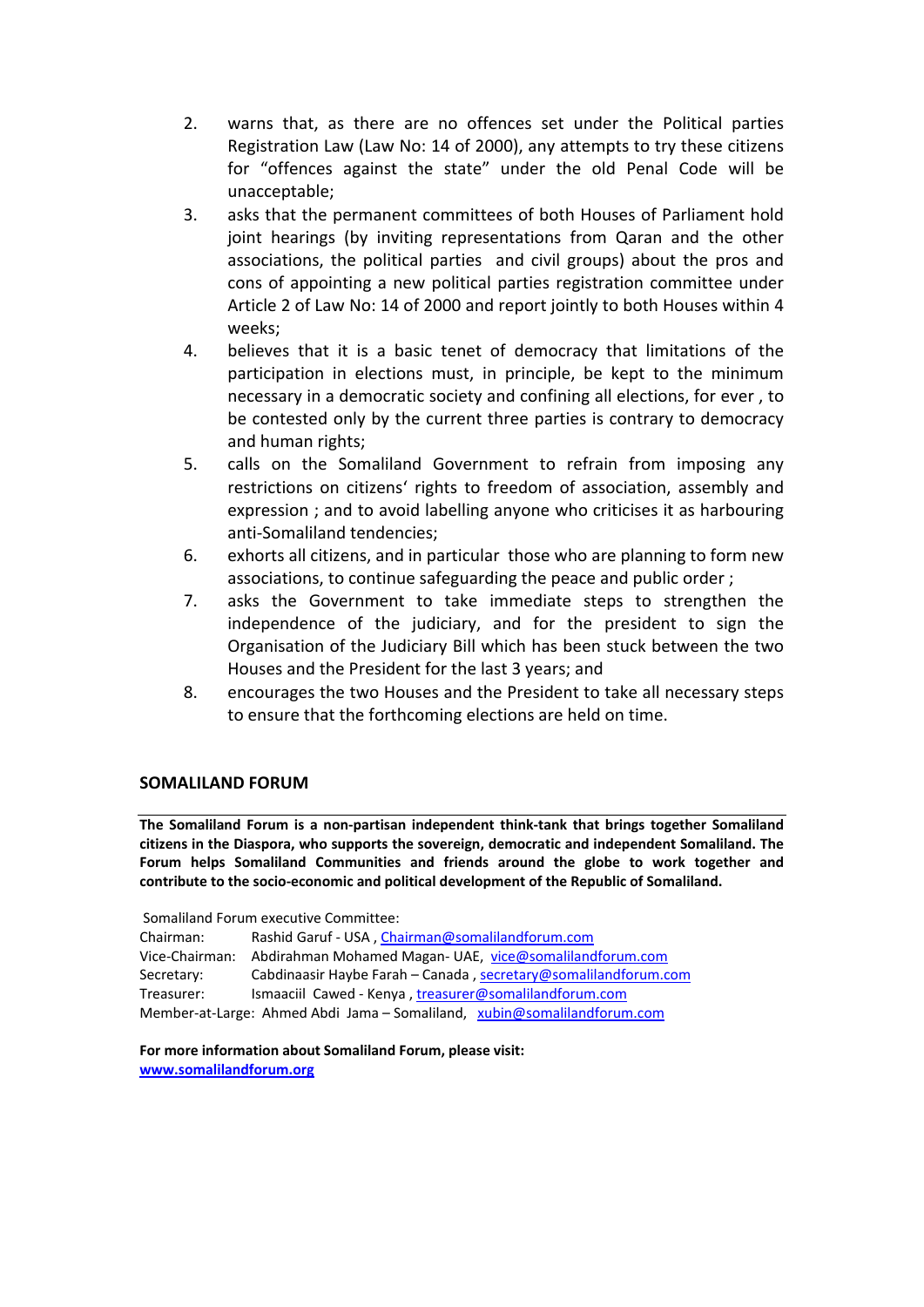

**SOMALILAND FORUM**

### **URURKA SOMALILAND FORUM: Warsaxaafadeed**

Summad: SF/CLC/28/07 Taariikh: 28/07/2007

#### **Somaliland Meeli ugama Bannaana Maxaabiis Siyaasadeed**

Dhismaha iyo hirgelinta dimuqraadiyad laga yagleelayo dal aan la aqoonsanayn oo dakhligiisuna aad u yaryahay ma'aha hawl sina u fudud, laakiin Somaliland waxay qabsatay waxyaabo badan oo loo haystay wax aaney qabsan Karin. Saddex doorasho guud ayaynu soo hirgelinay, waxaanaynu kaabiga u saarannahay wareeggii amma markii labaad ee doorashooyinka dawladaha hoose iyo tii madaxtooyada. Horumarkaa la taaban karo ee aynu ka hirgelinnay mandaqad aan ku dhaqanka dimuqraadiyadda dhaqan u lahayni waa inaanu noqon mid ku shaashooba tallaabo qaldan oo ay xukuumaddu ku dhaqaaqday.

Waxa aynu dan moodnay inaynu yeelanno distoor ku koobaya tirada axsaabta siyaasadda saddex ( in kastoo siduu ururkani hore u sheegay uu khalad u arkayay qodobkan, haddana taa ayaa dan la mooday iyada oo laga fa'iidaysanayo wixii la soo maray 1960maadkii), laakiin isla markaa ma jiro qodob distoori ah amma xeer ka farcamay distoorka oo qeexaya in axsaabta siyaasadda ee dalku ahaanayaan uun saddexda xisbi ee immika jira (UDUB, KULMIYE & UCID) oo iyagu ah kuwii ku soo baxay doorashadii dawladaha hoose ee dalka ka dhacday 2002. Haddaba immika oo ay inagu soo fool leeyihiin doorashooyin kale ma arkayno meel ay ururka Qaran iyo ilaa immika labada urur ee kale ee lagu dhawaaqay kaga hor imanayaan qodobka distooriga ah ee axsaabta siyaasadda ku xaddidaya saddex xisbi siyaasadeed, balse hoggaamiyayaasha Ururka Qaran waxay doonayaan uun inay helaan xaqoodii distooriga ahaa ee u oggolaanayay inay isu habayn karaan ururro siyaasadeed si ay nasiibkooda uga qaadaan doorashooyinka dawladaha hoose ee dhici doona bisha Diisember 2007.

Waxay ku doodayaan inaanu jirin sharci iska hortaagaya hawlaha ay wadaan, waxaanay ku andacoonayaan inay dawladda tahay ta distoorkii iyo sharciyadii dalka ku tumanaysa ee ka warwareegaysa inay fuliso waajibkii ka saarnaa inay dib u furto xafiiskii diiwaan gelinta ururrada siyaasadda ee la xidhay 6 bilood ka dib doorashadii dawladaha hoose ee 2002.

Cid ku raacsan arrintan iyo cid kaga soo horjeeddaba, waxa marka horeba wax aan sina loo aqbali karin ah in muwaadin ku hawlan inuu si nabadgelyo le ugu dhaqmo xaqiisii distooriga ahaa uu wasiir ka tirsan xukuumadda oo ka xubin ka ah saddexda xisbi ee dalka ka jira mid ka mid ahi uu ku tilmaamo inay nimankani yihiin danbiilayaal bixiyana amar xabsiga loogu taxaabo. Guddoomiyaha Ururka Qaran Dr.Moxammed Cabdi Gabboose iyo labada Guddoomiye ku‐xigeen Maxamed Xaashi Cilmi iyo Jamaal Caydiid oo taariikhdu markay ahayd 28/07/2007 loo dhaadhiciyay xabsiga mandheera waxay shaki la'an noqdeen maxaabiistii siyaasadeed ee ugu horraysay ee lagu xidho Somaliland.

#### **Ururka Somaliland Forum**:

1. Wuxu si xoogle u canbaaraynayaa xadhiga lagula kacay saddexda muwaadin, waxaanu ku baaqayaa in si dhakhso ah, oo bilaa shuruud ah xorriyaddoodii loogu soo celiyo.